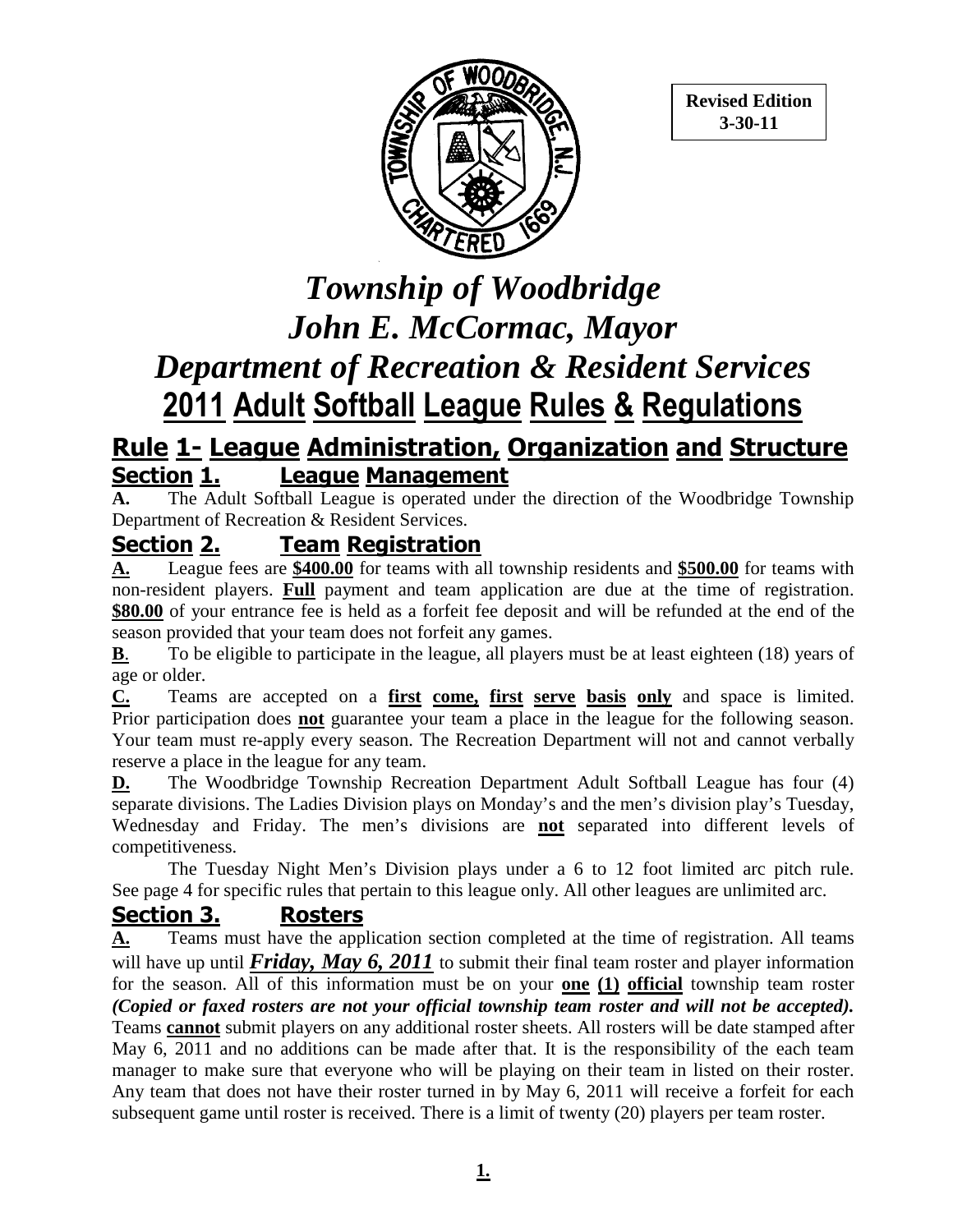**B.** Teams who are paying the Township entry fee must provide a copy of a driver's license for each player to prove residency**.** 

#### **C. PROTEST OF ILLEGAL PLAYERS AND/OR ROSTERS**

Any protest on the grounds that a team is using illegal, non roster players must be done **prior** to the start of the game (unless the player(s) being challenged arrive late and attempt to enter the game). This protest must be done by the opposing team manager to the umpire. In a best two out of three game playoff series, it must be done prior to the start of the first game (unless the player(s) arrived late). The umpire will notify both teams that the game is being played under protest.

#### **D. IDENTIFICATION FOR PLAYOFF GAMES**

All Players must have a personal photo ID with them at the field for all playoff games in the event their status on their team's roster is challenged. The umpire will write down all of the names of the players being challenged as it appears on their ID on the lineup card for verification. If a challenged player either does not have or refuses to produce a personal photo ID, he/she will not be allowed to play.

**E.** Any team found using a non- rostered player(s) during a league game will receive a forfeit.

**F.** Player's are permitted to play on only one (1) team per division.

#### **Section 3. Scheduling**

A. The official schedule for all regular season games will be distributed to all team managers. Schedules are also posted on the official league web site.

### The Internet address is: *www.quickscores.com/woodbridge*

The site will be updated each week with all information pertaining to your league including current standings, rainout schedules, special announcements, etc. It shall be the managers responsibility to know when, where and whom his/her team is scheduled to play and inform all team members.

**B.** Home and Away Teams are listed on the schedule.

**C.** Games are played at **William Warren Park** *(Florida Grove Road in Woodbridge)* **& Boynton Park** *(North Grand Avenue in Port Reading***).** The Recreation Department cannot and will not consider any requests from any team to play their games at a certain time or field.

**D.** Games that are rained out are re-scheduled ASAP. Rainout schedules will be posted on the league web site and mailed to all team managers.

**E.** Rainout games are scheduled randomly at dates and times that fields are not being used for regular league play. Rainout games may be on a night other than your normal playing day. The Recreation Department cannot and will not re-schedule rainout games around team's participations in other leagues, divisions and/or other activities.

**F.** The status of all games will be announced daily on the Game Day Information Hotline **after 2:30PM**. The phone number is **732-602-6045**. Do not call the Recreation Department for the status of games. All players should call this number **(regardless of weather)** before reporting to the field, as there may be changes and/or a cancellation or forfeit for their game. The umpire will make final determination as to field conditions in all other circumstances. Failure to report to the field will constitute a forfeit. They may be instances that the weather may become inclement late in the day after the original message has been left stating that all games are on. If this does happen, please call the hotline again to see if the message has been changed.

### **Rule 2- Playing Rules, Regulations and Points of Emphasis Section 1. Supplies & Equipment**

**A.** Before the season starts, team managers must pickup their team information and supplies. Team supplies shall include but are not limited to the following:

**2011 Adult Softball League Rules & Regulations, League Schedule, Official Softballs & Lineup Cards.**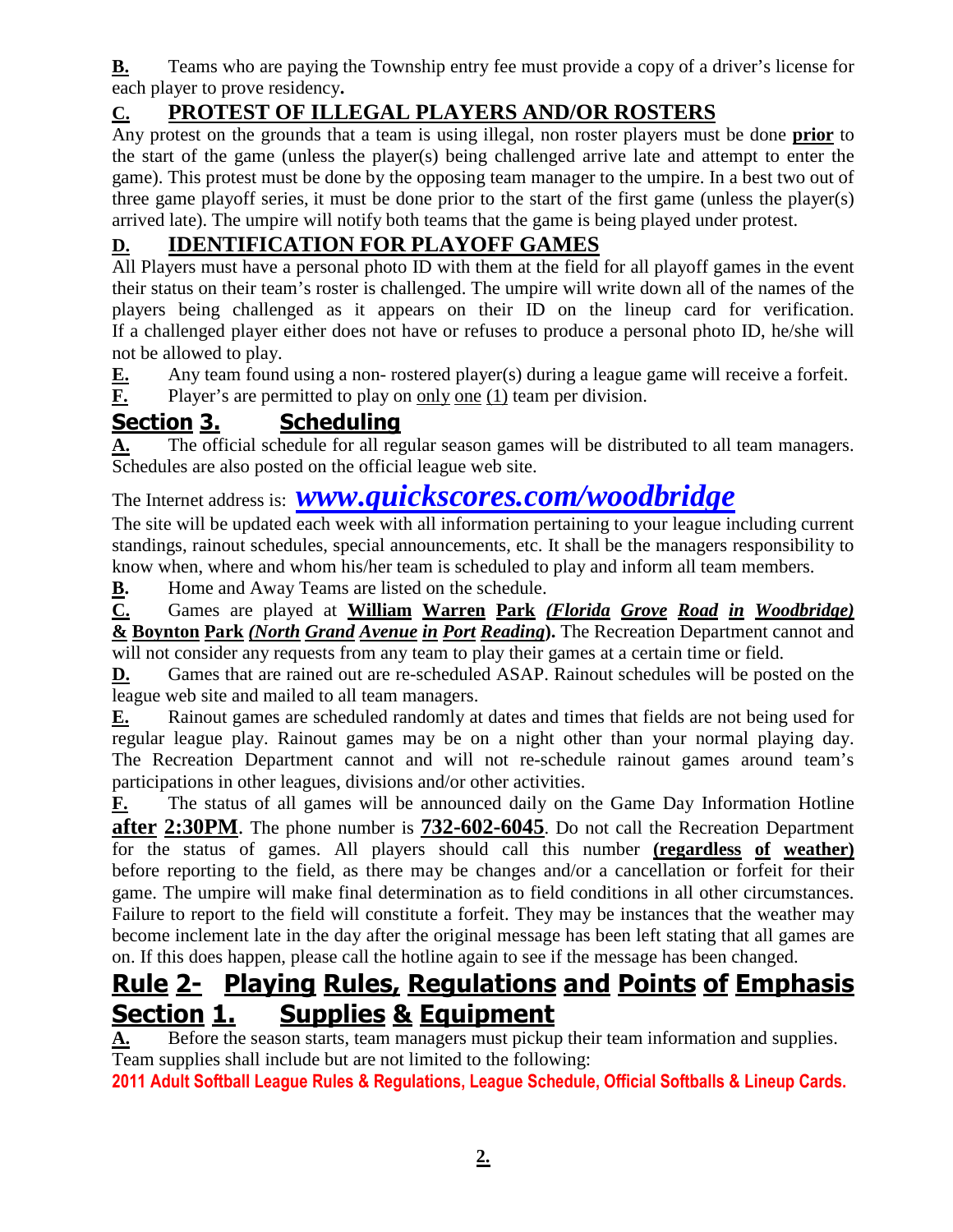**B.** Each team is responsible for providing a new softball that was supplied by the league. Used balls are allowed in game play provided that they are approved by the umpire. Since a limited supply of softballs are available, it is necessary for teams to retrieve home run and foul balls in a timely manner. For safety and liability reasons, all softballs must be of the same COR, compression, color and manufacturer as originally supplied by the league.

**C.** All catchers **must** wear either a **face mask** or **safety goggles**. Regular eyeglasses and/or sunglasses are **not** considered safety goggles. Catchers in the ladies league must also wear a helmet. Metal spikes and bat "doughnuts" are prohibited.

**D.** Pregnant women may participate only with written approval of a physician.

**E. BATS: (MEN'S LEAGUES ONLY)** All bats that will be used in the league play will be provided for you at the fields. No outside bats are permitted in league games. Any player found using an outside bat will be ejected from the game and suspended for the next game.

Since these bats are property of Woodbridge Township there is to be no deliberate and/or intentional throwing, mishandling or damaging of bats. Any player who in the opinion of the umpire deliberately and/or intentionally throws, mishandles and/or causes physical damage to a bat will be ejected from the game and suspended for the following game.

**LADIES LEAGUE:** All players in the ladies league may use their own bats in league play. However, all bats must be ASA approved aluminum. **No composite or titanium bats whatsoever are allowed.** ASA approved aluminum bats with composite handles are permitted.

# **Section 2. The Game**

**A.** The umpire shall conduct a pre-game conference with the team managers to discuss ground rules. A lineup card listing the legibly printed first and last names of the starting lineup and substitutes **must** be turned in to the umpire at that time. Players who show up late may be added to a lineup card upon arrival.

**B.** Umpire fees are **\$20.00** per game per team for each game. Each team will pay the umpire **prior** to the start of the game. In event of a forfeit, the umpire will be paid **\$40.00** by the Recreation Department from the forfeiting teams account. If after two (2) innings a game is called due to inclement weather or any other circumstances, umpire fees are still paid. When game is re-scheduled, payment is once again due. The Recreation Department will pay umpire fees for the Championship Round of the playoffs (Teams pay umpire fees for all other playoff games).

#### **C.** There is a **ten (10) minute grace period** for 6:15PM games only.

For all other games, there is **no** grace period (Game time is forfeit time).

**D.** In order to start a game each team must have at least nine (9) players present and ready to play at game time or by the end of the ten minute grace period (6:15PM games only). Less than 9 players will result in a team forfeit. Teams may use a maximum of ten (10) fielders and may bat up to twelve (12) players. Teams must continue to maintain at least nine (9) players on the field. If a team has started with nine (9) players, other players may enter the game and be added to the batting order on the condition that his/her team has not batted through the order. Those players must be added to the bottom of the batting order. If the team has batted through, additional players may only be added as substitutes.

**E.** The pitcher must deliver the ball at moderate speed, underhand and with an arc of **at least six (6) feet** *(from ground)* from when it leaves the pitchers hand to when it reaches home plate. A legal pitch that hits any part of home plate and/or the softball mat will be considered a strike.

**F.** Five (5) warm up pitches are allowed in the first inning. Only one (1) warm up pitch is permitted each subsequent inning with the exception of a substitution for a new pitcher. A new pitcher will be permitted five warm up pitches.

**G.** Only the on deck batter is permitted in front of the dugout area.

**H.** Runner(s) may not leave the base until after the ball has been hit by the batter. Violation will result in the runner(s) being out. The pitch will count as called by the umpire.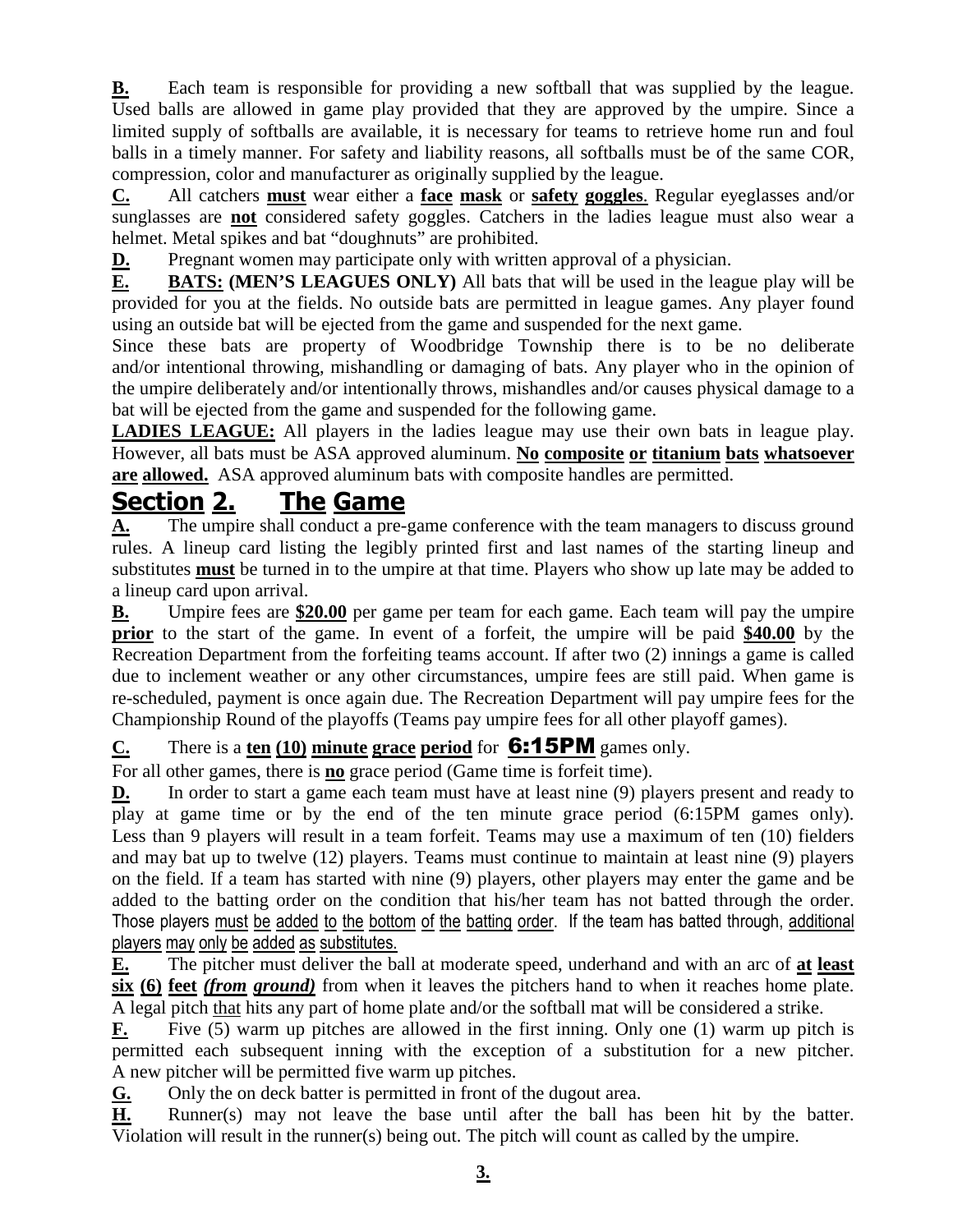**I.** A batter is out on the third strike **(including a foul ball).** However, if the foul ball is caught, the ball remains in play and runners may advance at their own risk.

**J.** Courtesy Runners. Each team is allowed to use a courtesy runner for **NO MORE THAN TWO (2) DESIGNATED PLAYERS PER GAME.** These player(s) **must** be declared to the umpire and the opposing team manager before the start of the game otherwise no courtesy runner(s) may be used. Teams may **not** change their designated player(s) once the game has started. These player(s) must use a courtesy runner each time they reach base or forfeit that privilege for the remainder of the game. The courtesy runner **must** be the last player to make a **batted** out. The only exception is if the game is in the first inning and there are no outs. In that case the last player in the batting order will become the courtesy runner.

**K.** All runners will be awarded two bases from the start of play on a ball thrown **"out of play"**. Players positioning when the ball is thrown out of play will govern base advancement.

**L. Hit ans Sit Rule**: Batters and runners **DO NOT** run the bases on any home run ball that is hit over the fence.

**M. Double First Base.** A double first base will be used. On any ball hit in the infield the battter must run to the orange base in foul territory.

**N. Run Ahead (Mercy) Rule**. The following Run Ahead (Mercy) Rule is in affect:

**Ten (10) runs after 5 innings of play (4 ½ innings if the home team is ahead by Ten (10) runs or more).** 

**O**. Forfeiture of two (2) games by any team will result in removal from the league. Any subsequent games will be recorded as a "7-0" win for the opposing team. Teams will not be charged an official forfeit provided that they notify the Recreation Department that their team will not be present by *no later than 12:00PM* on the day of the game. The game result will still be recorded as a 7-0 loss. If a team does calls ahead of time to notify the Recreation Department that they will not be able to field a team, the game will be made up **ONLY** if **ALL** other games are cancelled for that particular night.

**P.** All games (including playoffs) are considered regulation after 5 innings (4  $\frac{1}{2}$  innings if the home team is ahead). *THERE ARE NO EXCEPTIONS*. If a game is called after five (5) innings but before (7) seven innings, the final score will revert back to the last completed inning.

**Q.** Any game that is not considered regulation and cannot be completed will be re-played in its entirety.

**R.** Any game that is tied after regulation **(5 or more complete innings)** and cannot be completed will be continued at the **start** of the inning that followed the last **completed** inning that was played. **Example:** If a game was 7-7 after 5 innings and was called in the bottom of the  $6<sup>th</sup>$ inning, the game would resume in the beginning of the top of the  $6<sup>th</sup>$  inning.

# **TUESDAY NIGHT MEN'S LEAGUE RULES SPECIFIC TO THIS LEAGUE ONLY ALL OTHER LEAGUE RULES APPLY**

**A. The arc of the ball thrown by the pitcher to the batter must be a minimum of six (6) feet (from ground) and a maximum of twelve (12) feet. The umpire will indicate an illegal pitch, but batter has the option to play pitch.** 

**B. Each batter will start with a one (1) and one (1) count. The batter will be called out on the first foul ball after two (2) strikes.** 

**C. There is a five (5) over the fence home run limit for each team per game. Any subsequent home run ball hit over the fence will be called an "out".**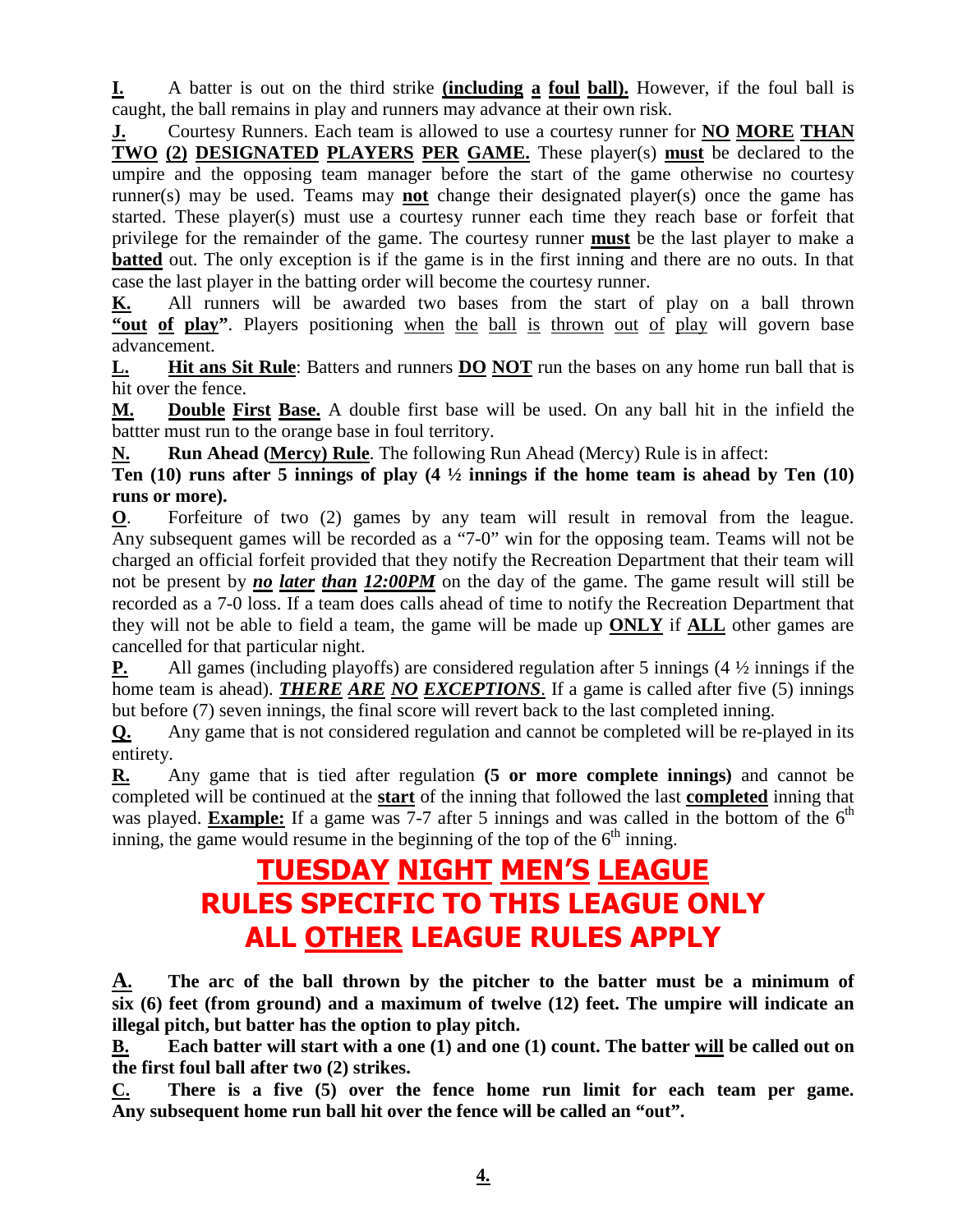# **Section 3. Post-Season Play**

- A. Post-season *(playoff)* play will start after the conclusion of the regular season.<br>B. The amount of teams who make the playoff will be as follows:
- **B.** The amount of teams who make the playoff will be as follows:<br> **B. Eight (8) teams will qualify for the playoffs in leagues that I**
- Eight (8) teams will qualify for the playoffs in leagues that have 14 or more teams.
- **2) Six (6) teams will qualify for the playoffs in leagues with 10-13 teams.**

**3) Four (4) teams will qualify for the playoffs in leagues with less than 10 teams.** 

**C.** Please be advised that we will make every effort to play all games that are canceled due to inclement weather. However, if there are an extraordinary amount of rainouts, all games may not be able to be played in order to complete the season without major delays. If all games are not played, this may cause a change in the playoff format.

**D.** In the event of a tie for post-season seeding, the final standings and playoff seedings will be determined by the following criteria:

- 1) "Head to Head" Competition.
- 2) Total Runs **AGAINST**
- 3) Team Forfeits
- 4) Coin Toss
- **E. The post season will be as follows:**

**1) All rounds of the playoffs are the best two out of three games with the exception of the first round of the ladies league which is single elimination. All three (3) games (if necessary) will be played on the same night. The Higher Seed will be the Home Team for Game 1 and Game 3 (if necessary).** 

- 2) THE FIRST ROUND FOR AN EIGHT (8) TEAM PLAYOFF FORMAT IS:
	- a) Team One (1) will play Team Eight (8).
	- b) Team Two (2) will play Team Seven (7).
	- c) Team Three (3) will play Team Six (6).
	- d) Team Four (4) will play Team Five (5).
- 3) THE FIRST ROUND FOR A SIX (6) TEAM PLAYOFF FORMAT IS:
	- a) Teams One (1) and Two (2) receive a first round bye
	- b) Team Three (3) will play Team Six (6)
	- c) Team Four (4) will play Team Five (5)
- 4) THE FIRST ROUND FOR A FOUR (4) TEAM PLAYOFF FORMAT IS:
	- a) Team One (1) will play Team Four (4)
	- b) Team Two (2) will play Team Three (3)
- 5) Teams are Re-Seeded for the Second Round.
- 6) Recreation Department pays umpire fees for the Championship Round only.
- 7) The Run Ahead (Mercy) Rule is still in effect for all post-season games.
- 8) All post-season games are considered regulation after 5 innings (4 ½ innings if the home team is ahead). THERE ARE NO EXCEPTIONS.
- 9) Post season play may be on a night other than your normal playing day.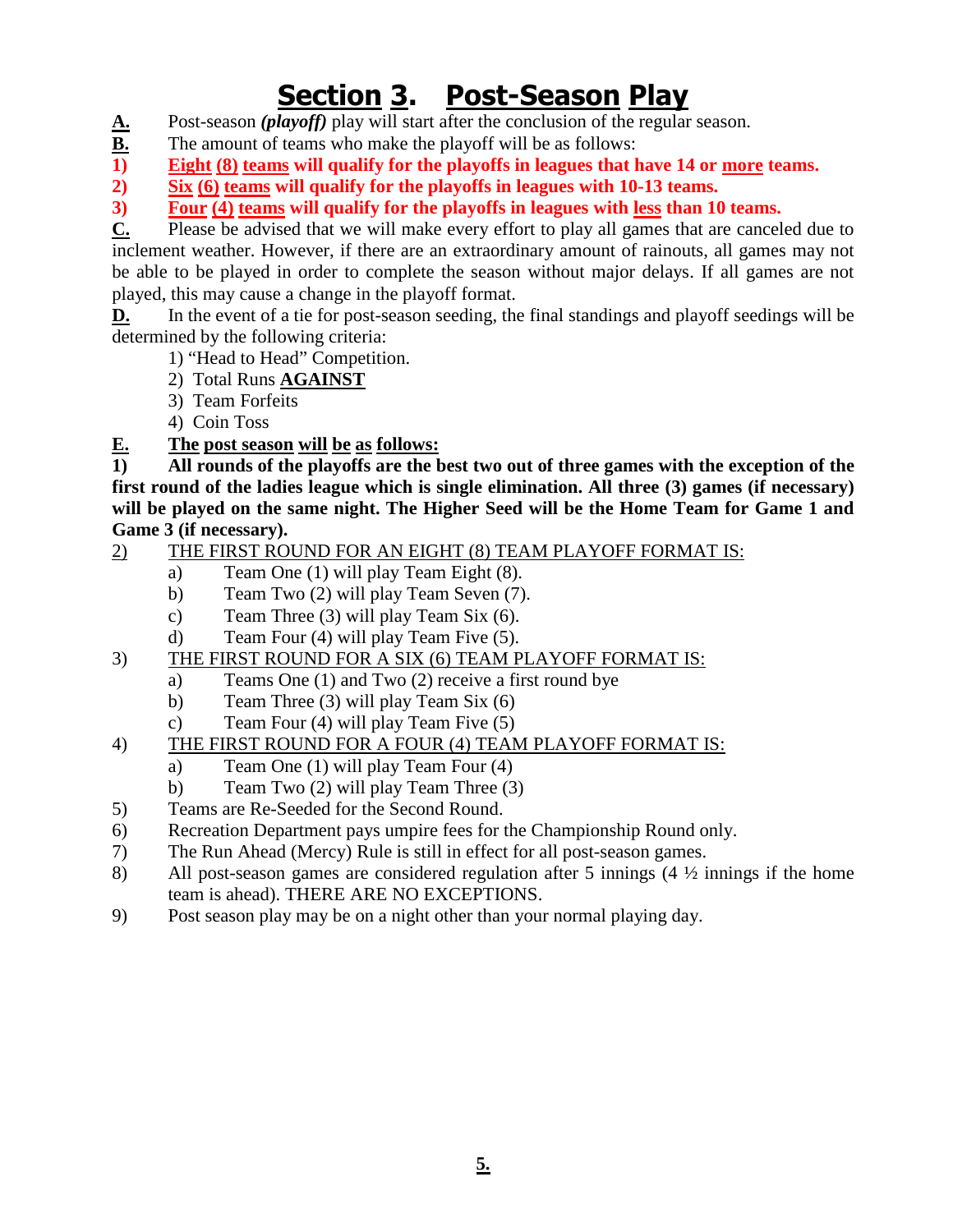# **Section 4. Game Protests**

**A.** After an alleged infraction, notification to protest must be made **immediately** before next pitch. The manager of the protesting team shall be the only person to notify the umpire that the game is being played under protest. The umpire will notify the opposing manager. All protests must then be submitted in writing, within twenty-four (24) hours of the game to the Director of Recreation, who will review all decisions concerning protests within forty-eight (48) hours.

**B**. To appeal a play to the umpire the ball must be returned to the pitcher and the appeal made by the pitcher. With verbal acknowledgment from the umpire, the ball will be declared a "Dead Ball", and runners may not advance. The appeal must be exact, and only requested by the pitcher. There will be only one (1) appeal per play. Umpire's decision is final.

**C.** No protests will be allowed on any decision of any umpire on the grounds that the umpire was incorrect in as to whether a batted ball was fair or foul, a runner safe or out, a pitched ball a ball or strike, or any play involving accuracy of judgment.

# **Section 5 Player and Team Code of Conduct**

**A.** This is a Woodbridge Township sponsored league strictly for recreation, and as such,un-sportsmanlike conduct does not belong. **Foul and abusive language towards other players, spectators, umpires and township officials will not be tolerated**. **Physical threats and/or actions will result in expulsion from the league, and other possible Recreation Department activities.** 

**B.** Any player ejected from a game will receive a **minimum** one (1) game suspension. A second ejection will result in expulsion from the league for the remainder of the season.

### *C.* Alcoholic beverages are prohibited on the field or surrounding area, as per league rule, Township of Woodbridge and Middlesex County Ordinances.

# Any team found violating this policy will have their game stopped without warning and forfeited to the opposing team. A second offense will result in the team's removal for the

#### season.

**D.** Each team is responsible for their players, and spectators, leaving the field and surrounding area clean and free of debris.

**E.** Smoking is prohibited on the playing field.

# *IT IS THE MANAGERS RESPONSIBILITY THAT ALL PLAYERS ON HIS/HER TEAM ARE MADE AWARE OF ALL OF THE RULES & REGULATIONS OF THIS LEAGUE !!!!*